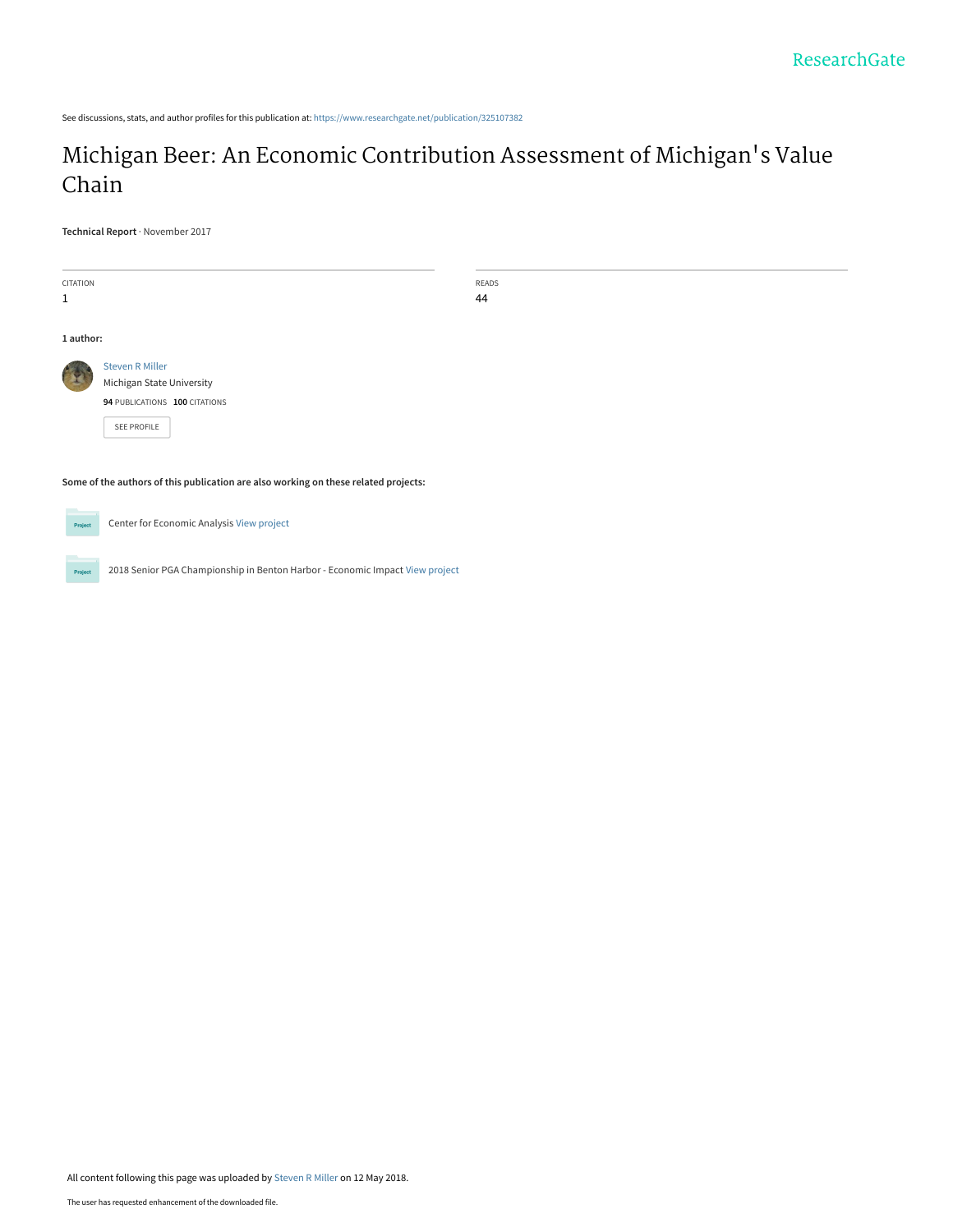# **Michigan Beer: An Economic Contribution Assessment of Michigan's Value Chain**

**Michigan State University Product Center Food‐Ag‐Bio Center for Economic Analysis**

**Steven R. Miller**

November 16, 2017

*Funding for this research was provided by the Michigan Department of Agriculture and Rural Development***.**

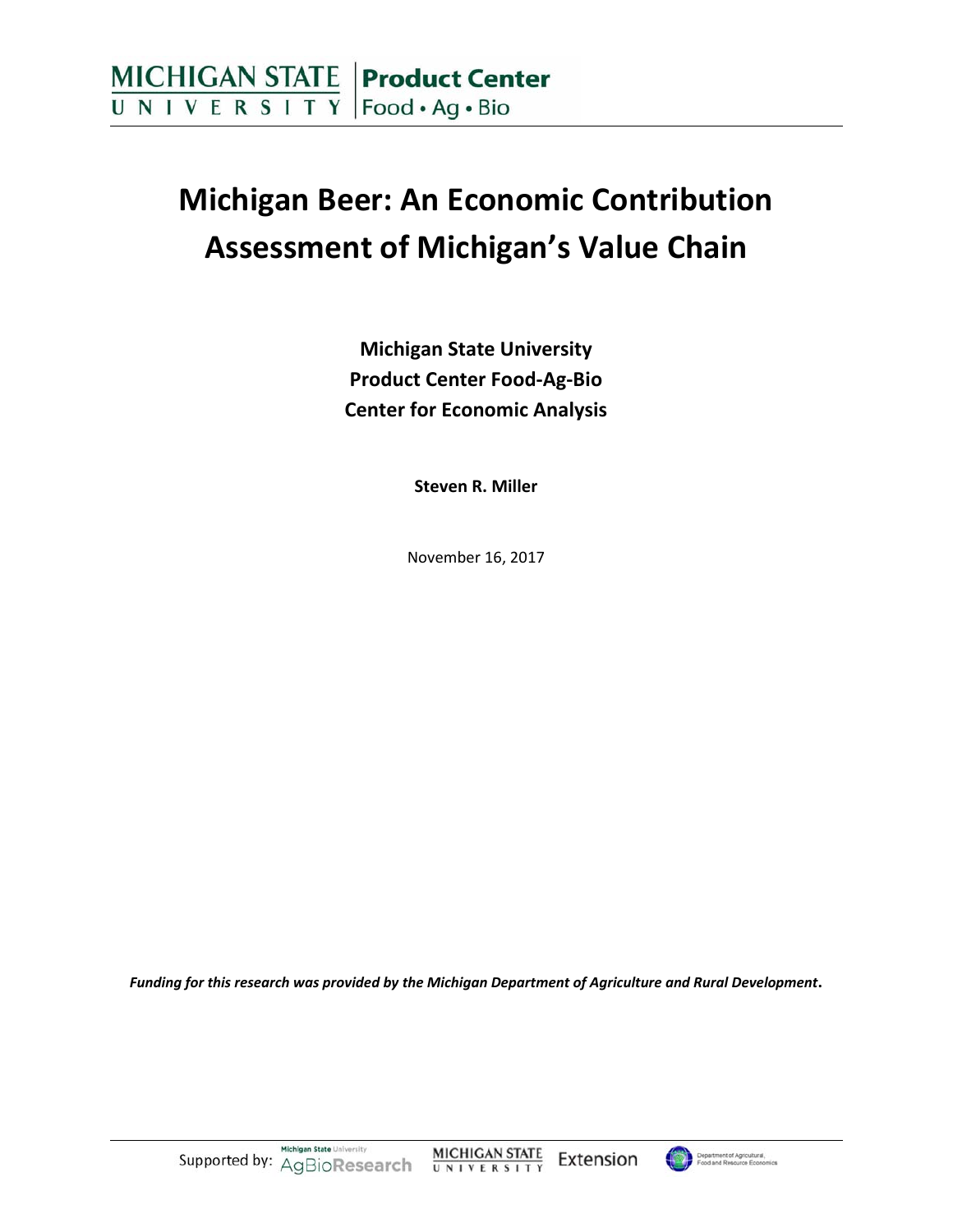# **Contents**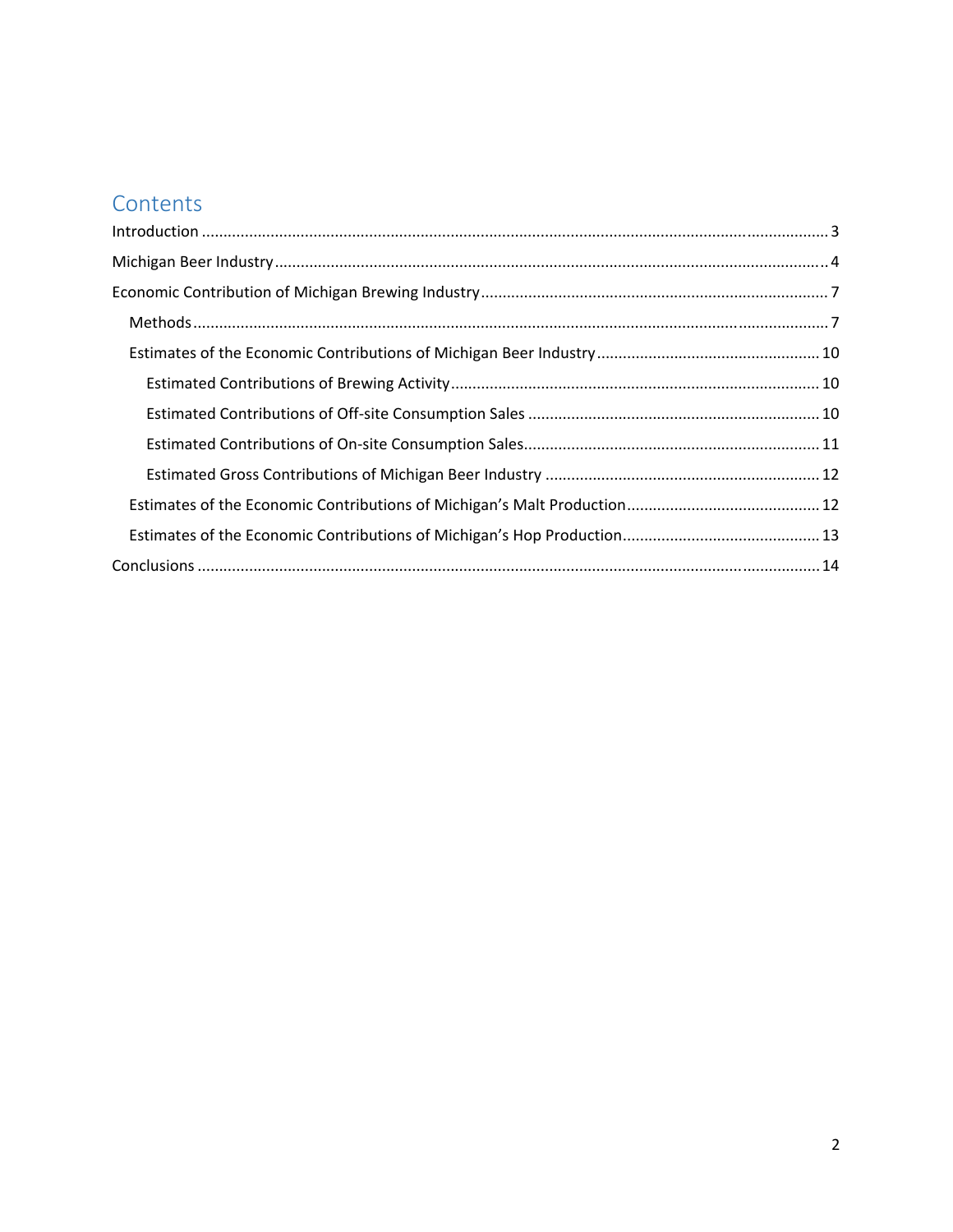### Introduction

Michigan craft beer production is growing, but it is not the only state experiencing an explosion in the growth of local brewing. What was once a widespread hobby of home brewers has turned into a consumer‐driven market for specialty beers, and this craft beer movement is moving the beer consumption experience to days past.

According to the Brewers Association, microbreweries are breweries with production less than 15,000 barrels (one barrel is 31 gallons) a year and with at least 75 percent of sales off-site.<sup>1</sup> Brewpubs are breweries where more than 25 percent or more of its beer is sold on site. They further define craft breweries as those producing less than 6 million barrels a year and distinguish between independent and conventional brewers based on ownership (Brewers Association 2017a). Together, microbreweries and brewpubs occupy the craft beer segment of the beer industry. The rise of this craft beer movement brings us back to the olden days of beer production and how consumers view beer. Before prohibition, the production and distribution of beer was largely a local phenomenon. Local and regional breweries supplied local homes and bars, and it was rare for beer to be shipped over long distances. This partitioning of markets spawned local flavors and local preferences for American‐styles brews dominated by ales and porters. In the 19<sup>th</sup> Century, German immigrants brought with them their own style of beers called lagers. These lagers became the seed for Americas most popular style of beer and adopted by the larger national brands like Budweiser, Busch, Coors, Miller and Stroh's, to name a few.

In the 1870s, the advent of technological advances in refrigeration, transportation and pasteurization allowed brewers to realize economies of scale in production. Relative to other styles of beer, lagers are germane to mass production within large batches (Watson 2012), making them suitable for wider geographic distribution. As these mega‐breweries developed, they whittled away market share of smaller and more local-leaning breweries. A series of market consolidations through acquisitions and closures concentrated production to fewer facilities that could take advantage of economies of scale in purchasing and distribution and economies afforded through larger batch sizes. That is, the remaining concentrated firms could underprice their smaller competitors, forcing them out of business. In addition, market concentration allowed the larger brewers a degree of market power in dictating what products would be available on retail shelves and generated huge marketing advantages. The result was a rapid decline in the number of breweries in the U.S. and the commoditization of beer (Scherer 1996, Ch. 10).

Because of the importance of economies of scale in production and advertising, national brands need to appeal to wide swaths of the population. As such, beer flavorstended toward carefully blended and bland flavors with the broadest consumer appeal (Miller 1982). In effect, it was a race to the middle. This developed a marketplace of largely indistinguishable beers where blind consumer taste tests showed that consumers could not accurately discern beers by taste, color or aroma (Greer 1984). Despite this, brand loyalty was fierce. Individuals identified with the brand they consumed and extravagant expenditures on national marketing campaigns helped solidify those loyalties.

In 1873, 4,131 breweries operated in the U.S. Industry consolidation reduced the number of breweries to 100 in 1978 operated by only 50 firms (Brewers Association 2017b). About this time, Jimmy Carter signed

<sup>&</sup>lt;sup>1</sup> Michigan law defines microbreweries as those producing less than  $60,000$  barrels per year.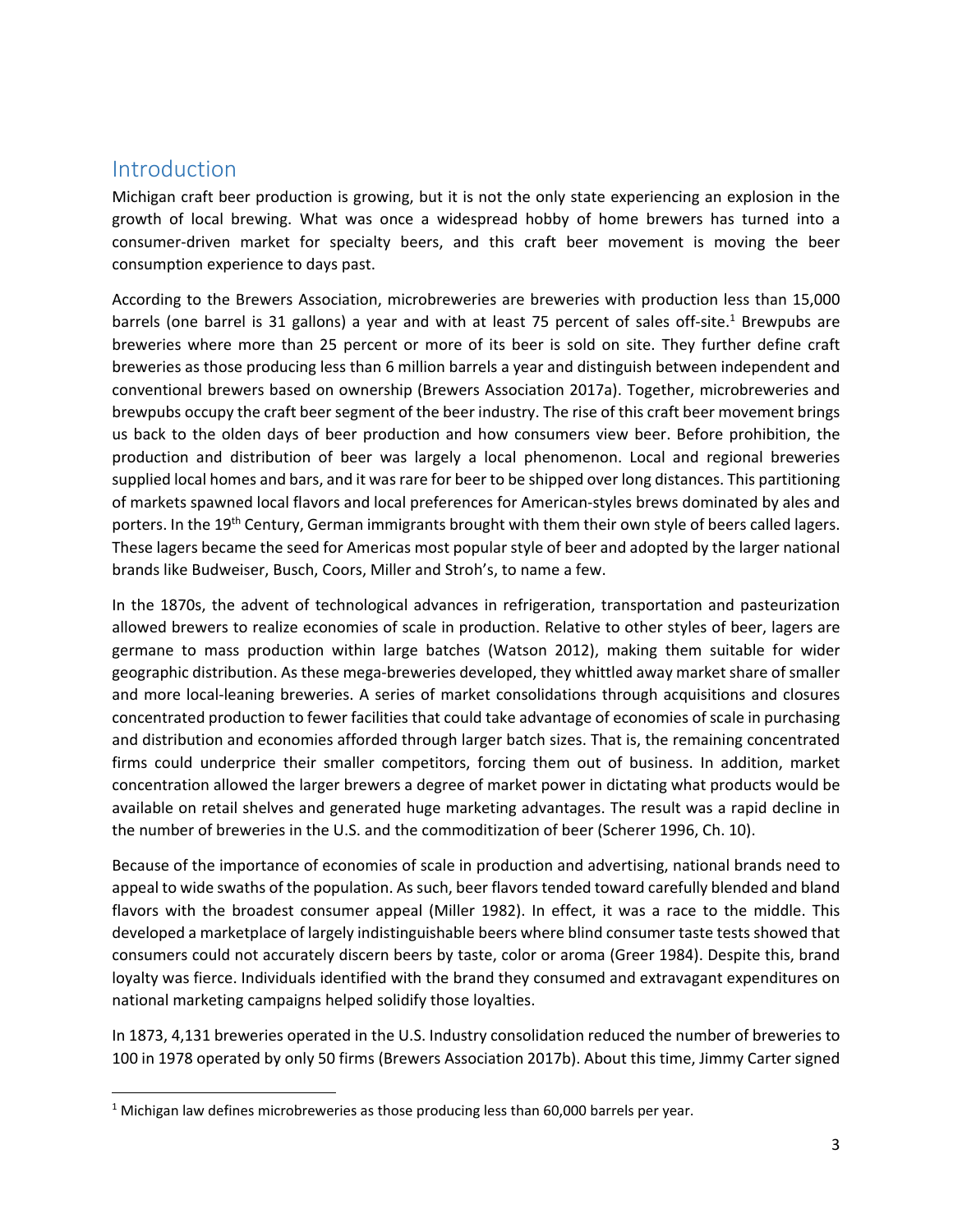into legislation a bill that would make brewing beer at home legal. Up to this point, and following postprohibition restrictions on the production of alcohol, all beer production had to be undertaken under license. Senator Alan Cranston's amendment to H.R. 1337 freed hobbyists to experiment with beer production at home, for home consumption, and spawned a new era of interest in alternatives to the bland national brands that made up the beer market landscape. States similarly liberalized restrictions on microbreweries in the 1980s, providing a market opportunity for hobbyists. Many of those hobbyists set out to commercialize their homebrews, planting the seeds of an underground movement. To be sure, about 90 percent of these pioneering craft breweries started out from homebrews (Fallows 2010).

Today, there are over 5,000 operating breweries in the U.S., but market share is still concentrated with a few national firms. That is, while there are more operating breweries in the U.S. today than during the height of the brewing industry, there are about 15.5 breweries per million residents today compared to 96.1 in 1873. Additionally, the six largest firms make up about 84.5 percent of the total market of beer sales, led by Anheuser-Busch Inbev with 40.2 percent of the market (Mintel 2016a). That is, the remaining 4,994 firms volley for their share of the remaining 15.5 percent of a market that is largely not growing.

Americans are consuming less beer overall. However, total expenditures on beer continues to rise at a modest pace, reflecting increases in prices and shifts in consumer preferences toward premium beers. One sector that is gaining share is the craft beer sector. According to Mintel, beer consumers largely fall into one of two categories: 1) general beer drinkers and 2) specialty beer drinkers. While general beer consumption is in modest decline, specialty beer consumption is growing by double digits, but still makes up a small share of overall beer sales – 14 percent, according to Mintel (Mintel 2016b). A key contributing factor to the growth in craft beer is the millennials. For them, much of the draw is the ability to experiment with flavors the marketplace offers. Hence, craft beer drinkers are much less prone to be brand loyal. This contrasts with the general population who, despite having a hard time differentiating brands by taste, tend to be loyal to their favorite brand. Another factor driving demand for craft beer is the improving economy. Household finances are improving and with that freeing consumers from value brands to more higher-value brands. In this, consumers are more willing to invest in experiences rather than fulfilling a need. However, in the realm of adult beverages, beer is competing with an ever-increasing selection of wines and flavored liquors for the consumer dollar.

# Michigan Beer Industry

German Americans largely populated the Great Lakes states from Upstate New York through the Dakotas (U.S. Census Bureau 2000) and fanned the demand for German‐styled lagers. One of these German migrants founded Michigan's most famous brewery in Detroit. Bernhard Stroh established the Stroh brewery in the 1850 and quickly developed a following. Through acquisitions, the Stroh firm added other national and regional brands of beers including Schaefer, Schlitz, Lone Star and Old Milwaukee and expanded their footprint through multiple breweries. Stroh's reached its pinnacle in the early 1980s after the acquisition of Schlitz to become the third largest U.S. producer of beer. However, it took on heavy debt and was not able to compete during the devastating Miller‐Anheuser Busch‐Coors price wars of the 1970s and 80s (Miller 2017, Scherer 1996). In 1985, Stroh's closed the original Detroit brewery citing its age and lack of room for expansion as the primary reasons, and was eventually broken up in 2000.

Despite the closure of Stroh's Detroit brewery, the Michigan spirit of beer brewing lived on. Michigan was both early in the adoption of microbreweries and is one of the leading states in the number of operating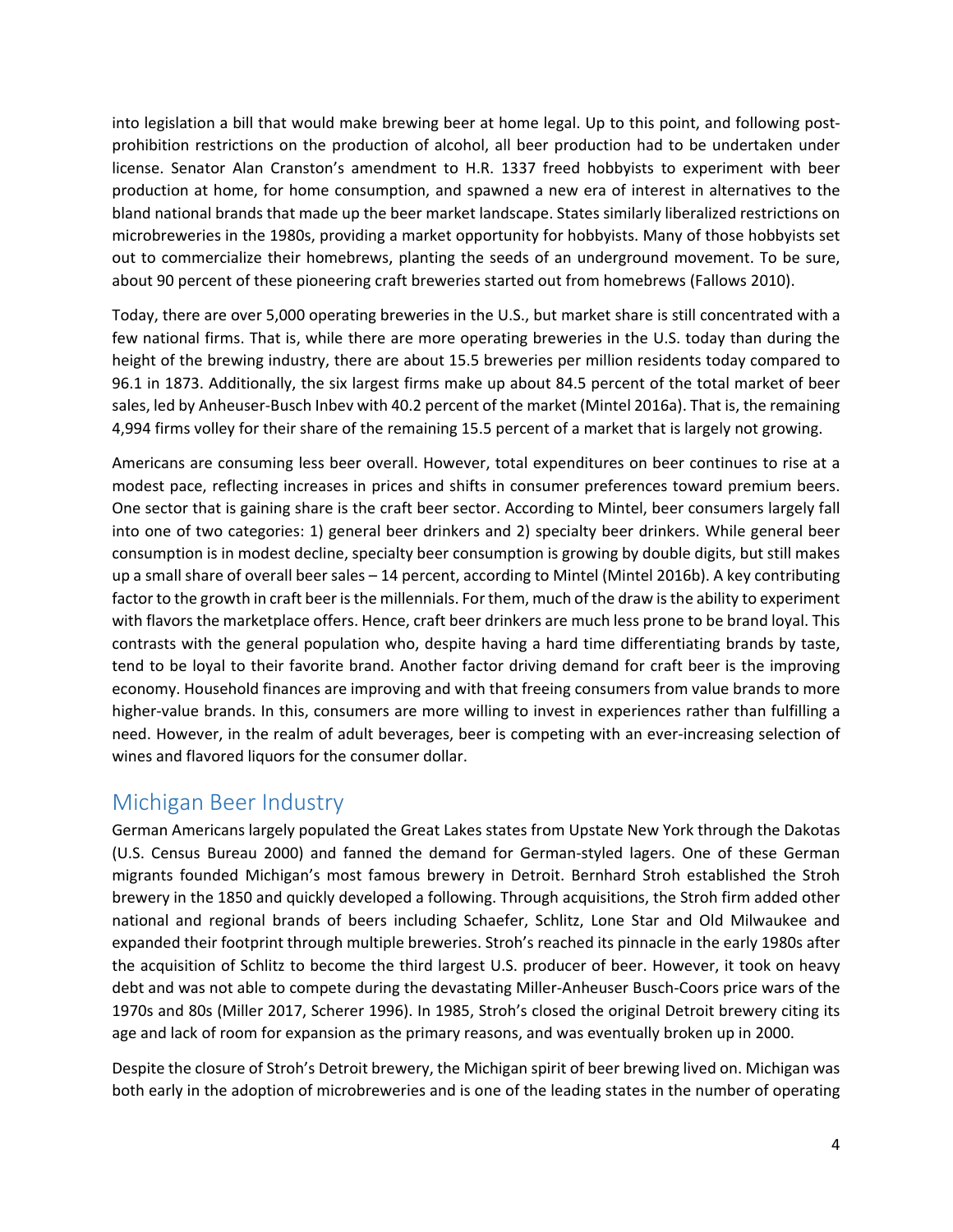microbreweries. Michigan ranked fifth in the nation in terms of number of craft breweries in 2012, but more recently slipped to sixth according to the Brewers Association (Brewers Association 2017c). Regardless, the number of breweries continues to rise. What started as three microbreweries in the state in 1993 has now grown to over 240 and all expectations are that this number will continue to grow. In addition, the level of production per brewery is also growing, increasing the per‐brewery rate of output by just under 2.0 percent between 2015 and 2016 (Brewers Association 2016, Brewers Association 2017c).

Michigan has vast capacity to supply breweries with barley, rye and wheat inputs, and in providing hops. Because Stroh's brewery depended heavily on Michigan‐grown barley, Michigan's agricultural sector has a long history of producing barley for malting (Miller 2017). However, the institutional knowledge in barley production has largely atrophied over time, where malting quality grains generally command a premium over conventional feed and food grains. MSU Extension is working with agricultural producers to ramp up Michigan's ability to supply malting grain for brewing. In addition, Michigan hops growers have been diligently ramping up production in recent years and supplying hops for brewing regionally and nationally. Hops grown in Michigan have clear attributes that differentiate it from that grown in other hops producing states in the Northwest. As hops are the spice of beer, hops may be the key to branding Michigan produced beer as Michigan. As exemplified by Napa Valley's experience with wine, flavor alone is not sufficient for building a regional brand, but also reputation and concerted marketing effort generate public interest and perception of the region as the primary source of quality products. Those products must deliver on the real and perceived attributes that draw consumer endorsements.

This structural support for Michigan's budding beer industry is reflected in the attitudes of brewers and the growth of this sector. Michigan brewers are very interested in locally sourcing their inputs (Miller 2017) and generating a genuinely Michigan made product, and a cadre of specialty malt producers has developed to help source this demand. However, these small malting operations cannot take advantage of the economies of scale afforded by large‐scale commercial malting houses. By blending malts, large‐ scale malt houses are also better able to meet exacting specs required for base brews that are produced year round. Relative to those commercial providers, many small‐scale malting houses may be limited to supplying malt for batch runs of specialty and seasonal brews because of the higher price and product inconsistencies.

One can think of Michigan brewers as being in one of three markets: 1) local, 2) regional or 3) national. As most brewers start out small and with local footprint, they start out in a local market. Upon developing a following in their local market and depending on the span of this market, they may seek to expand regionally and possibly selling outside of the state. For example, a brewery located in Grand Rapids may be able to take advantage of the community's draw of residents from other states to build out a potential regional customer base outside of the state. Reaching the status of a national brand requires significant distribution resources that are usually reserved for the top tier national brands. However, the obstacles to reaching new markets are getting smaller through information technologies and wholesalers than can take a product to a national market without requiring the brewer to invest significant in-house distribution networks. More commonly though, a brand reaches the national audience through acquisition by a national supplier.

According to the Michigan Brewers Guild, there are about 240 breweries operating in Michigan today. Nearly all of them fall under the category of microbrewery or brew pub. That is, as defined by the Brewers Association, most all fall within the craft beer segment. This definition feels arbitrary, as all Michigan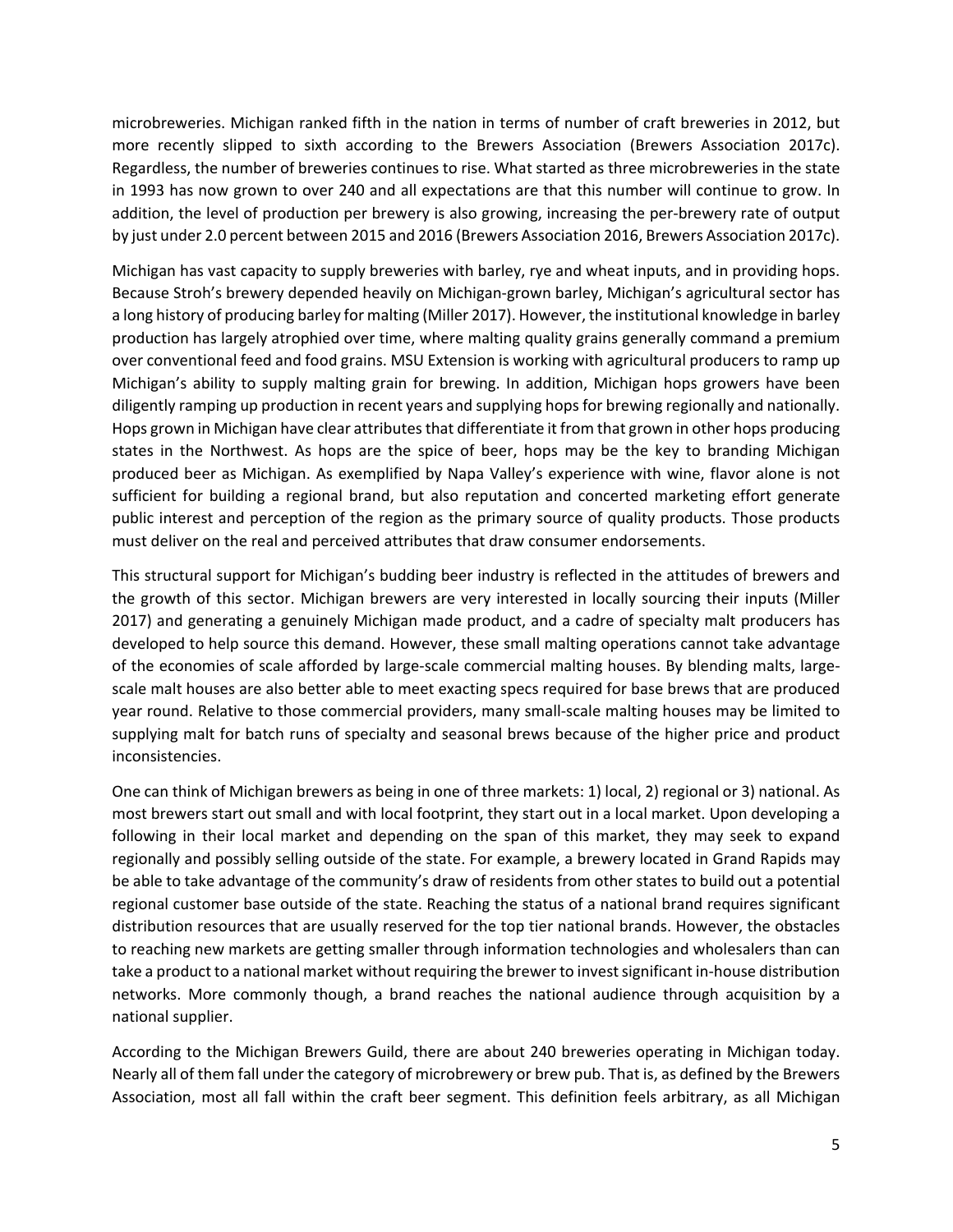brews distinguish themselves from leading national brands like Budweiser, Bud Light, Coors and Miller Genuine Draft with more traditional flavors and greater adherence to craft artistry. Nevertheless, once a national brand takes a 25 percent or more stake in the brewer or supersedes the six million barrel limit, the Brewers Association drops them from the list of craft beer brewers.

The Spanish brewery Mahou San Miguel purchased a 30% stake in Grand Rapids‐based Founders Brewing Co. in 2014. Because the stake exceeded 25 percent ownership by a large brewer, Founders' brews are no longer considered craft beer by the Brewers Association. Alternatively, a private equity firm-owned Oskar Blues Brewing Co. acquired Perrin Brewing Co. in Comstock Park, MI but retained Perrin's operational independence. According to Brewbound, the infusion of capital allowed Perrin to nearly double production the first year (Rurnari 2016). Oskar Blues Brewing further acquired Florida‐based Cigar City and continues to expand its holdings to become the  $10<sup>th</sup>$  largest craft brewer. Because a private equity firm owns Perrin, it retains its craft beer status.

Michigan brewers who have developed a following of Michigan consumers are realizing there are opportunities to expanding sales outside of Michigan. California‐based Lagunitas Brewing Co recently acquired partial equity in Short's Brewing Co. However, Heineken, who had a minority stake interest in Lagunitas, went on to purchase the remaining interest in Lagunita. This follows Short's recent expansion into surrounding states. Short's, known for their slogan "Michigan only, Michigan forever," recognized that staying viable requires expanding one's reach beyond the state and have subsequently changed their slogan to reflect this broader market appeal. Heineken's Lagunitas holds a minority stake of 20 percent in Short's. Hence, Short's Brewing Co. retains its craft brewer status with the Brewers Association (Allen 2017).

Michigan brewpubs are expanding by adding new locations. Grand Rapids' Founders recently announced plans to add a taproom in Detroit's Cass Corridor, while Detroit's Atwater Brewery opened a brewpub in Grand Rapid (Walsh 2017). Others, like Arbor Brewing Co. sees opportunities building brewpubs across the state. Expanding the geographic scope of one's market may be imperative in this competitive market and allow brewers to advantage from economies of scale in brewing, marketing and distribution. The brewery industry is one that is steeped in scale economies that make it less costly to produce in larger batches. Hence, expansion is a key strategy for maintaining a competitive advantage.

There is concern that national brands that take minority stakes Michigan craft beer producers will impair Michigan's craft beer industry by pursuing profits over quality and underpricing other craft beer producers. More conventional national brands, like Anheuser Busch and MillerCoors, are not sitting idle. They are introducing and acquiring brands marketed as craft. Whether these national brewers can market large-batch beers as craft was recently challenged in court. A California challenge to MillerCoors's labeling of Blue Moon as craft was lost because there is no legally-binding definition of what constitutes craft beer. The outcome dilutes the overall value proposition of the "craft beer" label and, hence may allow national producers to encroach on the market of smaller independent producers. That is, the craft beer industry must make extra effort to distinguish itself from others to justify higher prices.

In total, the beer sector is rife with change, as consumers seek alternatives to bland tasting popular brands. Especially for millennials, there is a desire to invest in experiences rather than consume a beverage. Craft beer affords this value proposition, but keeping the customer engaged may be challenging because craft beer consumers are less likely to be captured by brand loyalty. Additionally, as the craft beer movement is relatively new, the industry has little reference to how consumers may respond to an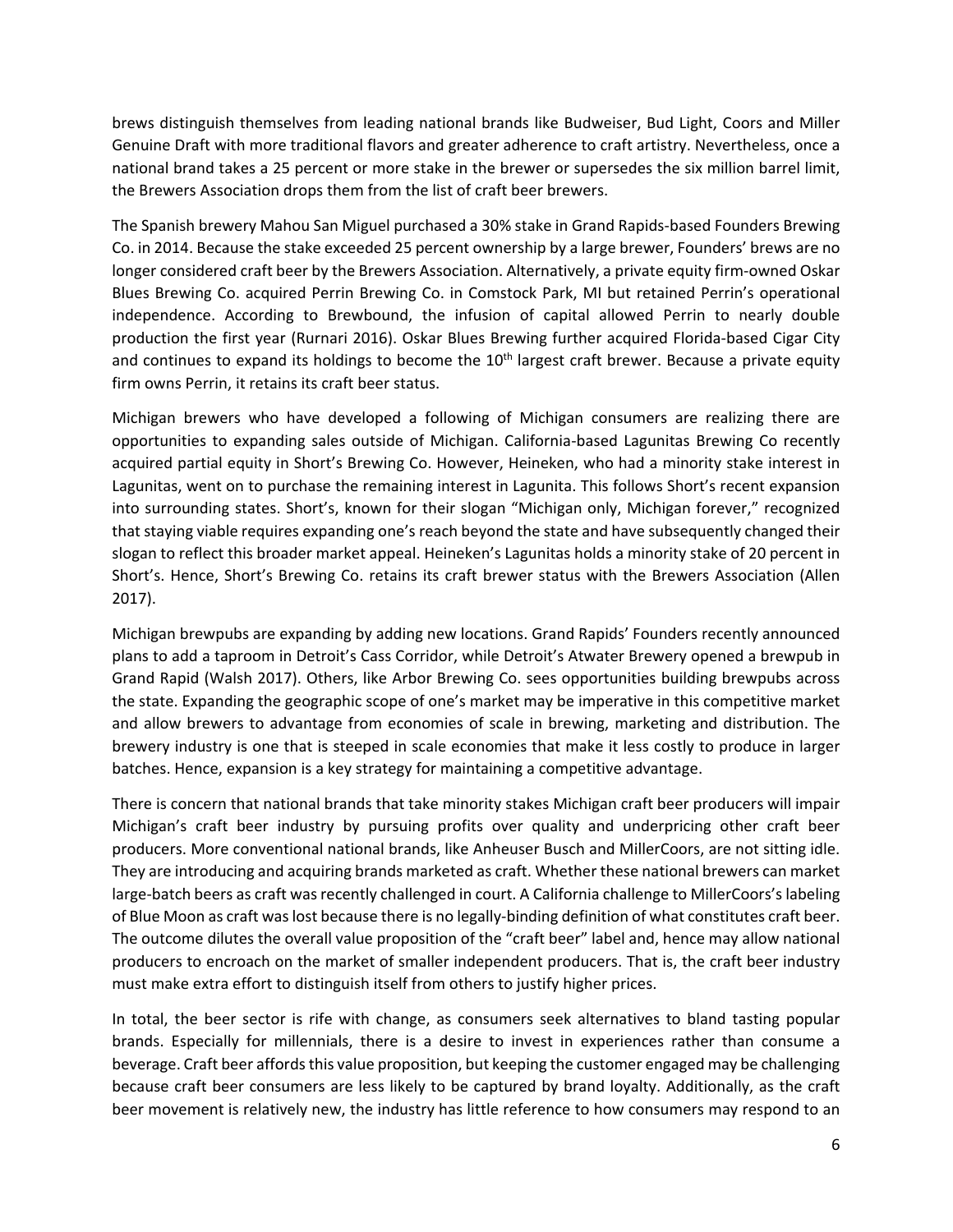economic down cycle. If the wine industry is any comparison, research suggest that demand will move with the business cycle (Freeman 2000).

# Economic Contribution of Michigan Brewing Industry

A recent report set out to estimate the economic contributions of Michigan's local beer sector (Miller 2017). In that, local beer was considered that which was sourced with Michigan‐grown inputs and consumed in Michigan. The findings highlighted the value chains that underlie Michigan's beer producing sectors, but limited economic impact considerations to those brewers categorized as craft brewers by the Brewers Association and that which is also consumed in Michigan. It also omits impacts of beer that is produced in Michigan but draw from outside agricultural inputs, barely, wheat, rye and hops. This report complements that report by viewing economic contributions of Michigan beer production regardless of where the beer inputs are sourced and where the beer is actually consumed. In the economic estimates beer production from out-sourced materials still give rise to economic activity in the state based on the value‐added contribution of brewing and related activity, but not from the outsourced inputs. Additionally, the extent to which in-state suppliers contribute to industry output is captured, along with all associated transactions that in‐state suppliers make in providing these inputs. For in‐state agricultural producers of barely, hops and other inputs, these secondary transactions may be made up of purchases of seed, agrochemicals, farm services, fuel and other expenses that go into producing agricultural commodities that go into beer production. The estimates also capture the value‐added activities of brewers along with any associated transactions that stay within the state. This may include, to the extent that suppliers are located within the state, the purchases of labels, packaging, energy, transportation, malt, hops, and business services like marketing, accounting, and legal services, to name a few.

This study also differs from the prior economic impact study in that the primary measure is the contribution to economic outcomes, rather than an impact. By measuring contributions, we are not netting out the next best alternative uses of inputs, or inferring a counterfactual state of the Michigan economy should brewing activities not take place. Attempting to estimate a true economic impact that accounts for all alternative best uses of inputs would result in estimates that are tenuous at best. Rather, this study will account for the share of economic activity of the current economy that is associated with commercial brewing and associated production of agricultural inputs to beer production.

#### Methods

A Michigan‐calibrated IMPLAN economic impact assessment model was used to estimate the contributions that arise through secondary transactions. The IMPLAN data set, along with the prior report on local beer impacts developed in the local beer impact report (Miller 2017) was used to estimate direct effects and for modifying IMPLAN data to better reflect the beer production and retail activities that contribute to economic outcomes. IMPLAN is an input-output model, meaning that it traces transactions across industries, households and government units and uses these measures to estimate economy‐wide changes in economic activities associated with changes in single or multiple industry activities. In this, economy-wide contributions generally exceed the initial infusion of economic activity generating what is commonly referred to as a multiplier effect. The name multiplier effect arises from the linear nature of the model that suggests an increase in one industry's output will result in a proportional increase in all of the purchases that originate from the source of the impacts.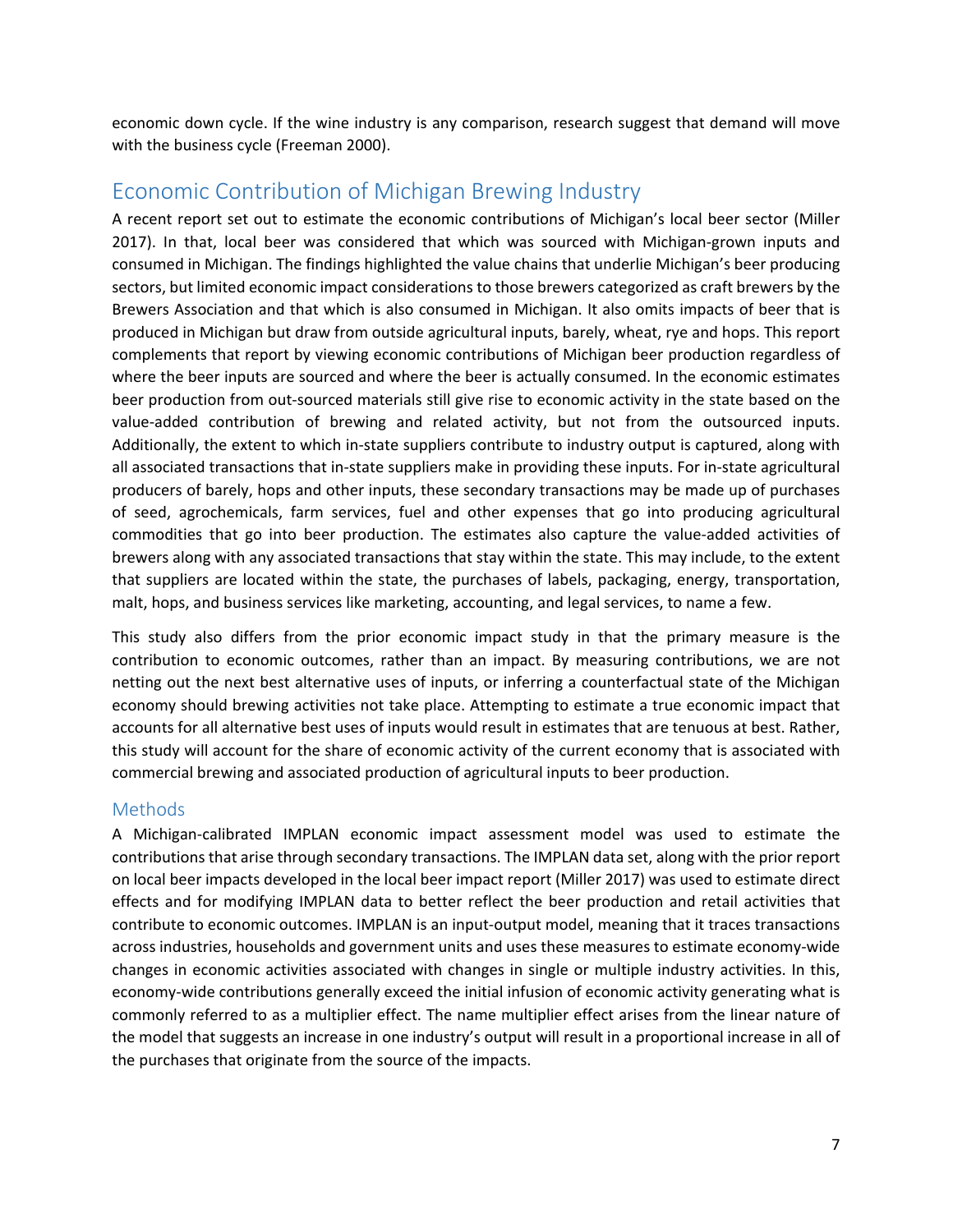The IMPLAN model is driven by the dollar value of transactions and therefore, the resulting contributions are measured in the value of total transactions. However, input-output models also provide estimates of employment, labor income and contributions to gross state product. These measures are derived from fixed ratios of employment, labor income and gross state product per dollar of sales (output). The fixed ratios are industry averages. While IMPLAN provides a high degree of industry granularity with 440 distinct industries, barley and hops production is included in industry aggregates grain farming and fruit farming, respectively. Additionally, brewpubs are represented in the full service restaurants industry. Only breweries are uniquely categorized. Hence, industry aggregates may not be suitably representative of the actual transactions associated with Michigan brewing, and industry purchases are modified as described in Miller (2017) to better represent the industries under this study.

The economic contribution of Michigan's brewing industry is measured up through brewing activities, including transportation costs of final output. However, in a separate measure, we include the economic contribution beyond brewing to include retail and food accommodation sales of Michigan-brewed beer as a separate measure and net out the production of the beer sales in our final estimates. In this, we recognize two channels by which economic value is generated. Beer that is brewed and distributed in Michigan generates value all the way to final sale for consumption, while that brewed in Michigan and shipped out of state stops contributing to value at the state borders. The retail and food accommodation sectors contribute value through the margins charged on beer sales. These are the markups on the final consumer price they are able to charge.

Industry statistics suggest that about 61 percent of beer sales go to kegs, while the remainder are sold in bottles or cans (Turnwall 2017). Additionally, using surveys of consumers, Mintel estimates that about 79 percent of beer is consumed away from home (Mintel 2016a). For this analysis, we assume that 100 percent of kegged beer is consumed on‐site through venues such as eating and drinking places including events where beer is sold. The remainder of on‐site consumption is then allocated to bottled and canned beer, where it works out to about 48 percent consumed on‐site and 52 percent consumed off‐site.

As IMPLAN is driven on sales values, not volume of production, we must convert volume of production into actual sales values. To do this, we break out volume into three categories: 1) on‐site drafts, 2) on‐site bottled/canned and 3) off-site bottled/canned. Each are assigned an average price per volume as described below.

On-site draft beer price starts with the brewers' typical selling price per  $\frac{1}{2}$ -barrel keg. A scan of brewer revenues per ½ barrel indicates a wide range, centered on \$110. While brewers can direct sell through their own window or to food and drinking establishments, it is more common to channel kegged beer through a distributor, where the average markup is 35 percent. If selling direct, the brewer and sellers are likely to capture a share of that 35 percent, hence, the final selling price is likely not to be influenced significantly depending on the channel. Hence, the vendor price is likely to center on \$135 per ½ barrel. The general rule of thumb is that food and drink vendors' markup beer by a factor of four. Hence, the retail value of a ½ barrel of craft beer is about \$540. Considering that a half barrel contains 124 pints, this breaks down to about \$4.79 final selling price per pint, excluding taxes.

Bottled (including canned) craft beer that is sold onsite is assumed to go through a similar channel as kegged beer. However, we start with the typical consumer price of a six‐pack of industry standard bottle (ISB) craft beer of 12 U.S. ounces and work backward before arriving at the food and drink vendor price. In this, a typical six-pack of craft beer sells to the consumer for about \$10.50 before tax. Assuming retailers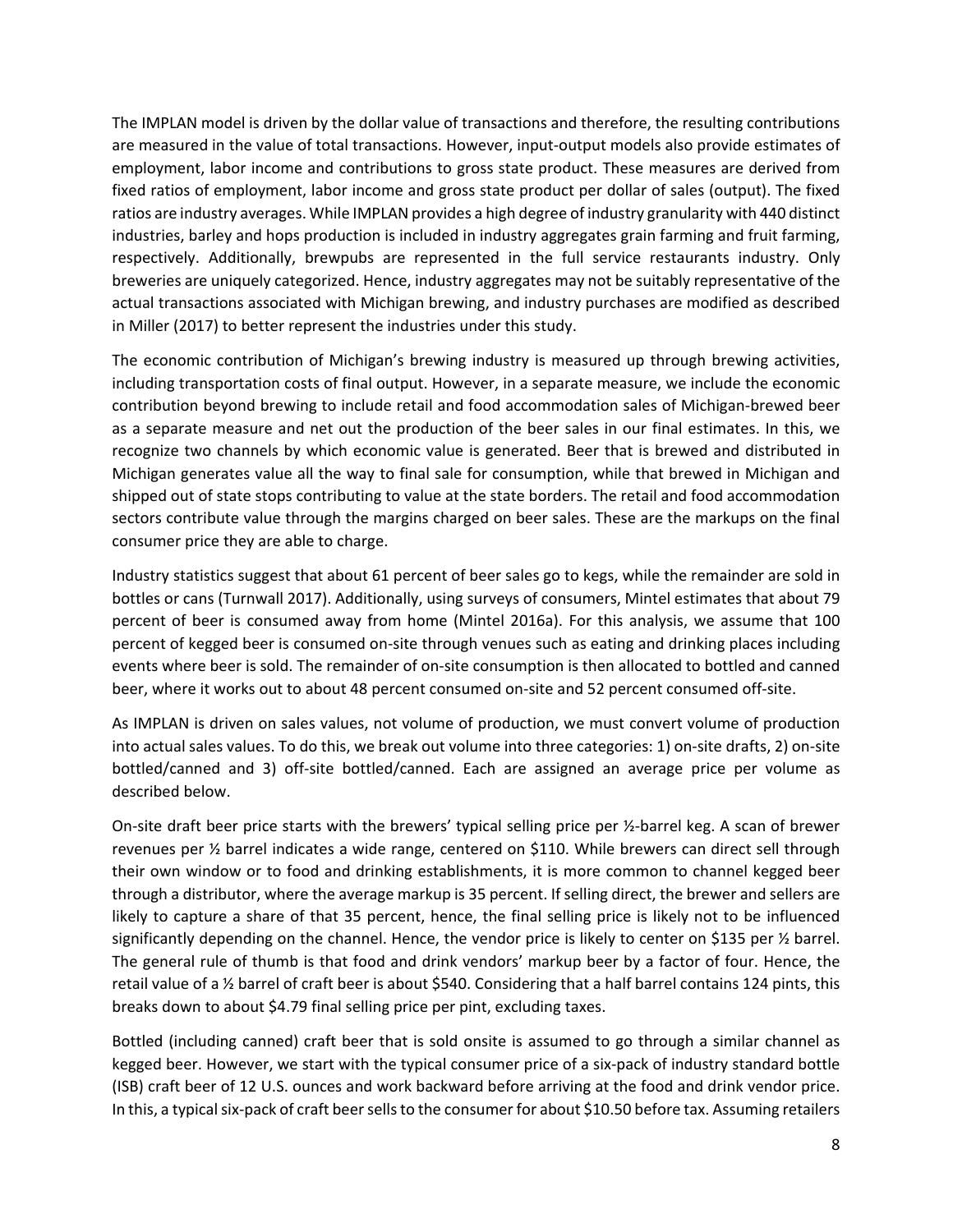impose a markup of 31 percent on wholesale price, and that wholesalers charge a 25 percent markup on brewers' price, the expected brewers' price would be \$4.62 per six‐pack. Wholesale markup would be \$2.63 per six‐pack, while food services would markup the final selling price by a factor of four. The final consumer price would be \$28.98 per six‐pack, or \$4.83 per bottled or canned craft beer for on‐site consumption.

Finally, off-site bottled and canned beer generally costs \$10.50 per six-pack. Based on the retail and wholesale margins of 25 percent and retail margins of 31 percent, from above, the brewer commands \$4.62 of that sale price, while wholesalers command \$2.63 and retailers retain \$3.26. This places the final consumer price per bottle at about \$1.75, or \$10.50 per six‐pack.

Finally, while we recognize the impacts of all in-state brewing activities, we limit upstream impacts of wholesale and retail contributions to that share that remains within the state. Because Michigan‐brewed craft beer sales are only taxed at the producer level, and not at the wholesale or retail level, we cannot discern the share that stays in state based on tax receipts. An alternative measure that provides indication of the share that is exported is a location quotient (LQ). Michigan's beer brewing LQs is the share of employment in beer brewing in Michigan divided by that of the nation and measures the relative intensity of beer production in Michigan. If this ratio is greater than one, it indicates that Michigan's beer production per worker is higher than that of the nation, so Michigan must be a net exporter of beer. The Bureau of Labor Statistics annual measures of Quarterly Census of Employment were used to calculate Michigan's beer production LQ of 1.42. Hence, Michigan is a net exporter of beer, but this measure has flaws in that it does not reveal what percent of production is actually exported, and it has some theoretical shortcomings that is covered in the academic research journals (Lahr 1993). IMPLAN also provides an estimate of the share of locally produced beer called a regional share coefficient. This is measured as the ratio of production minus exports divided by production minus exports plus imports, all measured in dollars. This indicates that 47.3 (1-.52711) percent of Michigan produced beer is exported out of the state. This measure suffers in that the actual share is indirectly measured, and that it does not discriminate for craft beer production over other commercial beer producing facilities. Because Michigan's beer brewing industry is largely made up of craft or microbreweries, this latter issue may not be a problem.

These consumer prices, along with wholesale and retail shares are then allocated to volumes based on the share of production that go into kegs (61%) and the share that are bottled or canned (39%). Bottled and canned beer is then distributed to that share that goes to on-site consumption (48%) and that for offsite consumption (52%). Total volume of sales comes from the Brewers Association estimate for 2016. However, since the Brewers Association definition excludes consideration of Founders Brewery production in their estimates, we add in the output of Founders. Under this measure of output, we are not limiting estimates to what remains in Michigan, but also recognize the value created along the value chain for beer produced in Michigan but shipped out of state. The share that remains in‐state (52.7%) generates wholesale and retail impacts.

Sales for on- and off-site consumption only entails margins earned at the point of sales and wholesale level to avoid double counting. However, brewing activity must be subtracted from the final estimates when aggregating industry totals. When modeling retail sales and sales at food and drinking places, wholesale trade is zeroed out because wholesale trade is modeled separately. That is, we terminate the built-in model estimates of wholesale trade impacts to model them separately.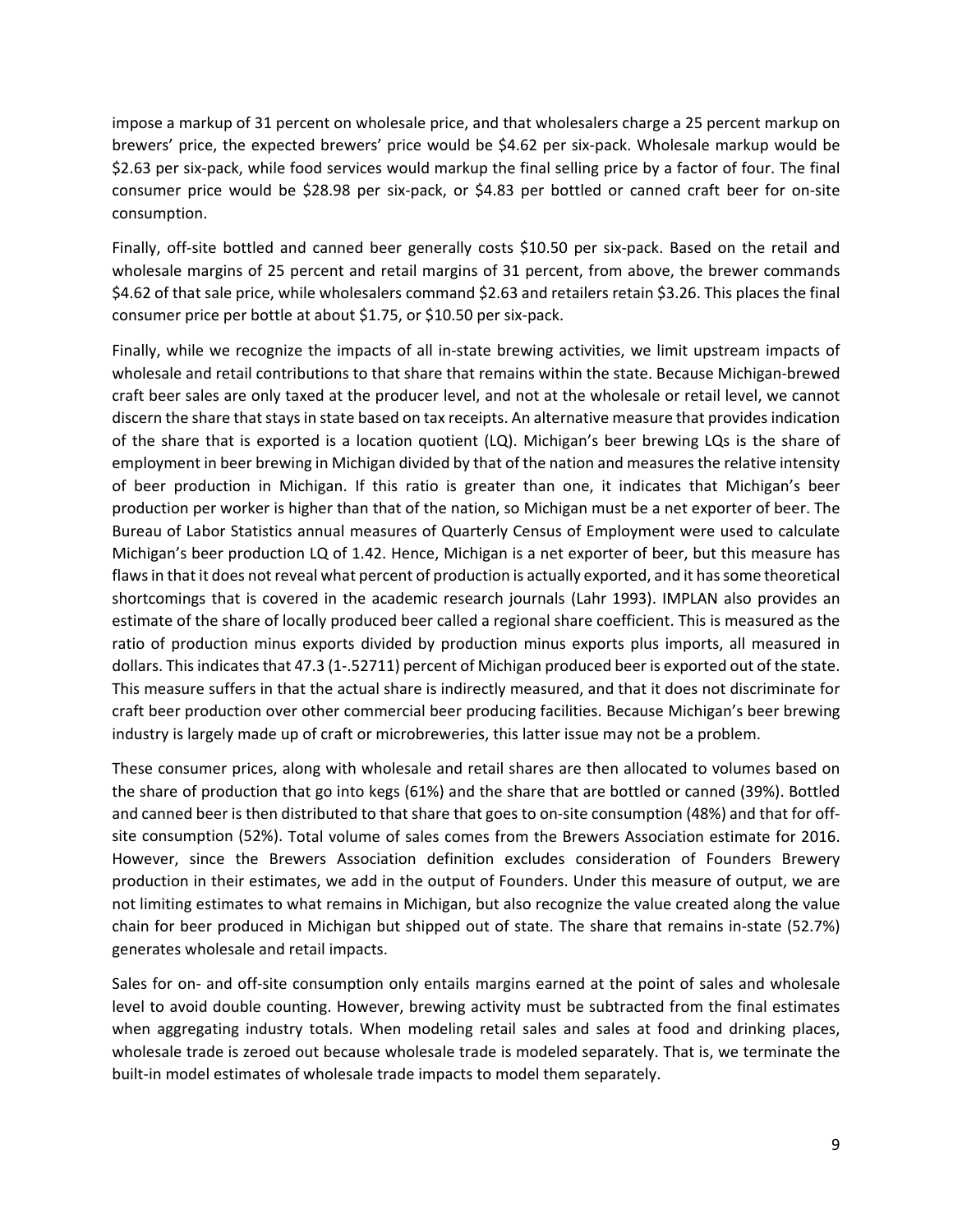IMPLAN provides estimates of direct employment, labor income and gross state product (GSP), $<sup>2</sup>$  while</sup> direct sales (output) are provided by the estimates described above. These direct effects are measures of the activity directly associated with the transactions measured. IMPLAN also provides estimates of secondary transactions broken out into Indirect and Induced effects. Indirect effects are those transactions and associated effects that occur because businesses buy from other businesses. Induced effects arise from changes in household incomes. This captures expenditures from labor income and proprietor's incomes. Finally, all of the effects are additive, such that the total contributions are measured as the sum of the direct, indirect and induced effects.

#### Estimates of the Economic Contributions of Michigan Beer Industry

Using the assumptions described above, we estimate the economic contribution of Michigan's craft beer industry, including Founders in three parts: 1) beer brewing, 2) retail for off-site consumption, and 3) sales for on‐site through food and beverage establishments. The IMPLAN model is adjusted to account for the budding local value chain as described in Miller (2017). The findings for each contribution area are presented below. This is followed by the aggregate gross contribution estimates across the value chain.

#### Estimated Contributions of Brewing Activity

Estimates of the contributions of brewing activities entails all the upstream transactions associated with brewing, including purchases of inputs and services in commercial brewers. Estimates include those contributions from in‐state consumption as well as for export out of the state. The estimates also aggregate brewing activities for both on-site and off-site. Accordingly, we estimate the value of Michigan craft beer production, including Founders, to be \$197.5 million in 2016. This and associated transactions is expected to give rise to \$314.6 million in economy-wide transactions, as shown in Table 1. These transactions are expected to give rise to some 877 jobs, where 218 are directly employed in brewing activities. These jobs support some \$44.3 million in labor income in the state and contribute about \$106.9 million in gross state product.

| Impact Type     | Employment | Labor Income | GSP           | Output        |
|-----------------|------------|--------------|---------------|---------------|
| Direct Effect   | 218        | \$9,931,000  | \$50,298,000  | \$197,532,000 |
| Indirect Effect | 438        | \$24,893,000 | \$39,468,000  | \$87,128,000  |
| Induced Effect  | 221        | \$9,510,000  | \$17,094,000  | \$29,958,000  |
| Total Effect    | 877        | \$44,334,000 | \$106,861,000 | \$314,618,000 |

**Table 1: Economic Contribution of Brewing Activities**

#### Estimated Contributions of Off‐site Consumption Sales

Impacts of sales for off‐site consumption include only those sales that remain in Michigan. The estimates include both retail and wholesale sales. Only margins (markup earned by retailers and wholesalers) are used as a basis of impacts. Because of the nature of the model, the purchases of beer from brewers and wholesalers cannot be easily subtracted out of the estimates. Hence, the estimated secondary effects include expected purchases of beer through conventional channels and may not represent the true expected extent to which final transactions take place. A correction is provided in the aggregate contribution estimates below.

<sup>&</sup>lt;sup>2</sup> Gross state product can be thought of as total state income to labor, proprietors and to government, through taxation.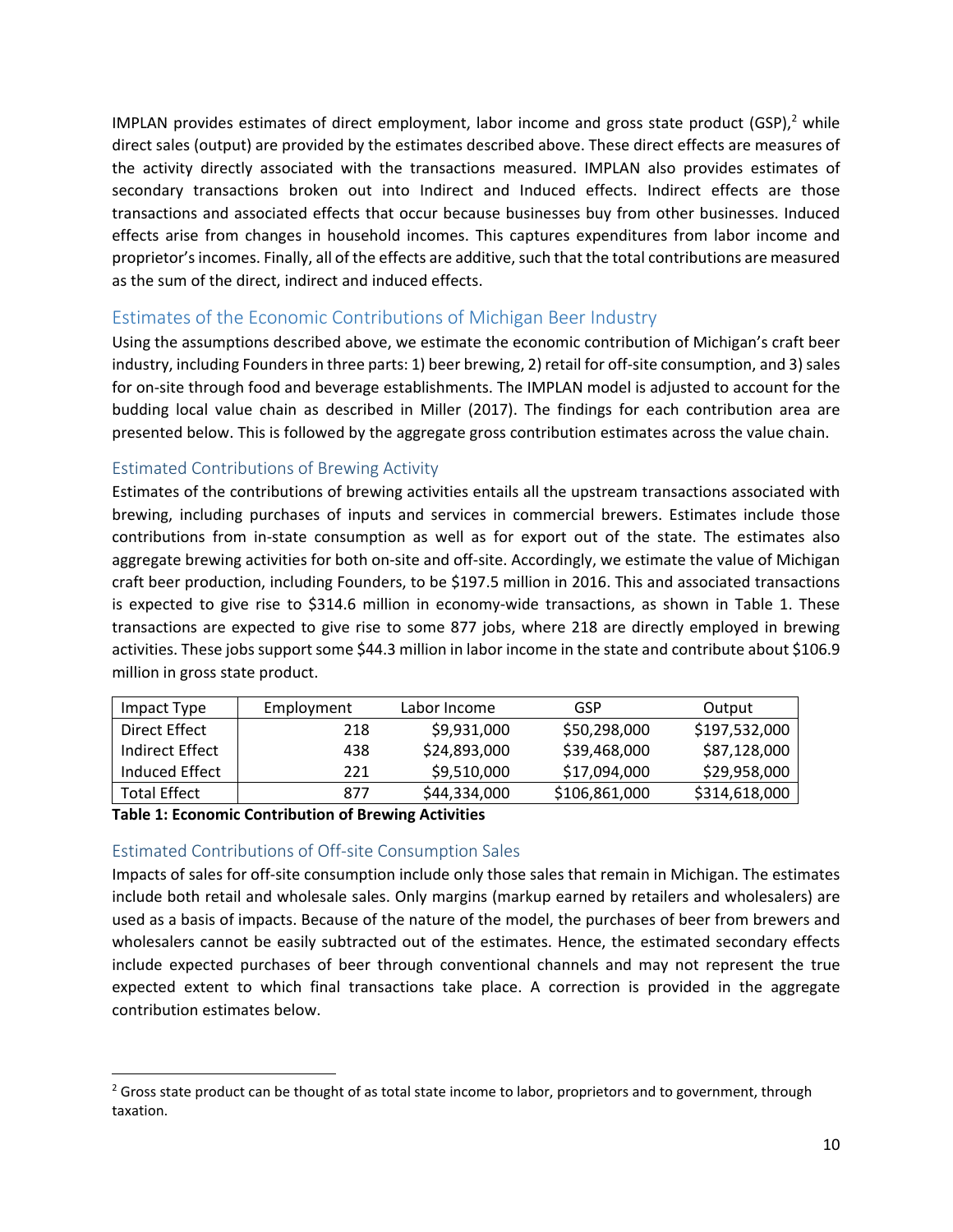Retail sales generate fewer dollars per unit in final consumption, thus generates a more moderate level of contribution to the Michigan economy than sales through food and drinking establishments. Nonetheless, about \$29.3 million in wholesale and retail margins are generated by Michigan‐produced beer, giving rise to some \$53.1 million in transactions throughout the economy. This facilitates about 458 Michigan jobs, where about 294 are directly related to the retail and wholesale efforts of beer distribution. These jobs are expected to bring in about \$19.5 million in annual labor income and contribute about \$33.6 million to gross state product.

| Impact Type         | Employment | Labor Income | GSP          | Output       |
|---------------------|------------|--------------|--------------|--------------|
| Direct Effect       | 294        | \$11,829,000 | \$19,896,000 | \$29,265,000 |
| Indirect Effect     | 67         | \$3,470,000  | \$6,188,000  | \$10,704,000 |
| Induced Effect      | 97         | \$4,177,000  | \$7,508,000  | \$13,158,000 |
| <b>Total Effect</b> | 458        | \$19,476,000 | \$33,591,000 | \$53,127,000 |

**Table 2: Economic Contribution of Retail and Associated Wholesale Activities**

The retail sales estimates highlight the importance of distinguishing between an economic impact and an economic contribution estimates. The estimates in Table 2 show how much net income Michigan beer vendors for off‐site consumption generate in selling Michigan‐brewed beer. It does not suggest these effects would disappear if Michigan brewers suddenly stopped producing beer. The inference that such sales would disappear is referred to as an impact estimate. However, since consumers would largely switch to existing national and import brands in the absence of local craft beer options suggest that retail sales would likely not decrease by the estimates shown in Table 2. At most, we may infer that national and import brands may command lower prices, and that lower price, with the same volume of purchases, may lead to a verifiable impact. It is not the effort of this study to determine how consumers would respond to a market change that excludes Michigan craft beer.

#### Estimated Contributions of On‐site Consumption Sales

The final contribution estimates are for sales for on‐site consumption and associated wholesale activities. The value of wholesaling activities differs from that of the prior section only with regards to volume. That is, we do not differentiate wholesale per‐unit values between selling to retail and selling to food and drink establishments. However the per-unit values of selling through food and drink establishments is much higher with the typical 400 percent price markup charged for on-site consumption, and food and drinking establishments are much more labor intensive than retail establishments. To be sure, the high markups that such establishments are able to charge is attributed to the mix of services and attributes the establishment provides, whether it be the mix of food, big‐screen TVs or sporting facilities. Hence, the values earned are not necessarily driven by the value of the beer consumed, but rather by the mix of products and ambiance afforded by the venue.

Accordingly, we estimate that the contribution of Michigan‐brewed beer to food and drink establishment margins and associated wholesaling is \$342.4 million. This drives additional transactions up to \$625.7 million annually. Being more labor intensive, direct employment (including venue and wholesaling) is expected to top out just short of 6,511 jobs. Through the multiplier effect, about 8,403 jobs are supported with expected total labor income of \$229.9 million and contributing about \$329.1 million to annual gross state product.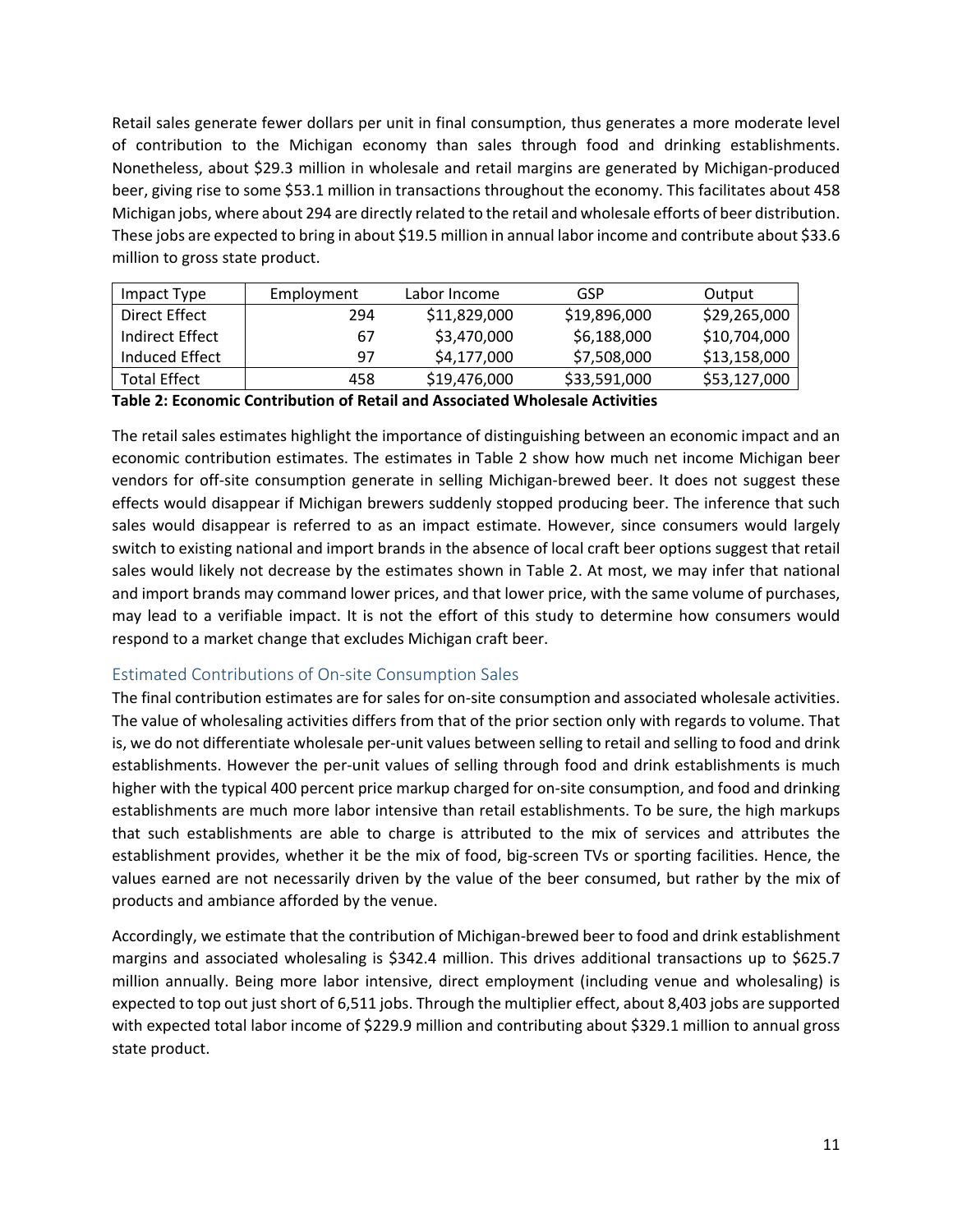| Impact Type         | Employment | Labor Income  | GSP           | Output        |
|---------------------|------------|---------------|---------------|---------------|
| Direct Effect       | 6.511      | \$140,820,000 | \$170,031,000 | \$342,370,000 |
| Indirect Effect     | 749        | \$39,719,000  | \$70,389,000  | \$128,032,000 |
| Induced Effect      | 1.144      | \$49,312,000  | \$88,638,000  | \$155,345,000 |
| <b>Total Effect</b> | 8.403      | \$229,851,000 | \$329,058,000 | \$625,747,000 |

**Table 3: Economic Contribution of On‐site Consumption Sales and Associated Wholesale Activities**

The same caveat applies to on‐site consumption purchases as for retail. This is a measure of the contribution to the state economy, but should not be taken as an economic impact. We would largely expect such sales to exist through competing sources of local bear is not an option. Also, note that while contribution to margins are limited to Michigan‐sourced beer, secondary effects may include purchases of other food and drinking establishment inputs such as raw stakes and other food products. This both reflects that beer consumption is part of the attraction of on‐site consumption and that once the venue receives payment, the actual floated dollars are not limited to paying for beer input.

#### Estimated Gross Contributions of Michigan Beer Industry

The final task is to combine the contribution estimates into a single set of contribution estimates that accounts for double counting brewing activities in the retail and food and drinking establishment contribution estimates. This is accomplished by subtracting out the in-state beer production contributions that remain in state from the sum of the three sets of estimated contributions. Here the 52.7 percent Michigan beer production contributions are subtracted from the gross contributions of retail and food and drinking establishment contribution estimates. However, the contribution of the 52.7 percent is estimated using an unmodified model to account for the model's reliance on conventional beer supply chains with greater reliance on imports in estimating final sales contributions.

The resulting gross contribution estimates are shown in Table 4. In this, the expected contribution of Michigan's craft beer value chain, including Founders, totals \$841.0 million, where the direct value chain makes up about \$473.4 million of that value. In total, just over 9,300 jobs can be linked back to Michigan‐ produced beer, where about 6,917 are directly tied to brewing, moving, selling and serving beer. The largest bulk of this is in the food and drink service industry. Total labor income is expected to be about \$272.2 million, making up average annual job earnings of around \$29,000. Finally, estimates suggest that Michigan's craft beer sector contributes some \$417.7 million to annual gross state product.

| Impact Type         | Employment | Labor Income  | GSP           | Output        |
|---------------------|------------|---------------|---------------|---------------|
| Direct Effect       | 6.917      | \$157,765,000 | \$215,838,000 | \$473,395,000 |
| Indirect Effect     | 1.042      | \$56,013,000  | \$96,910,000  | \$183,621,000 |
| Induced Effect      | 1.354      | \$58,388,000  | \$104,952,000 | \$183,937,000 |
| <b>Total Effect</b> | 9.313      | \$272,166,000 | \$417,700,000 | \$840,952,000 |

**Table 4: Aggregate Economic Contribution of Michigan's Brewery Value Chain**

#### Estimates of the Economic Contributions of Michigan's Malt Production

In a comprehensive study on Michigan's budding malting industry, Miller (2017) outlines Michigan commercial malting inputs and associated economic contributions through barley production based on interviews with malt house operators. Michigan has seen frenzied growth in craft maltsters opening commercial operations around the state. This interest is driven by the demand to supply local producers with locally sourced ingredients, fulfilling consumer interests in buying locally sourced foods. As part of the local food movement, the consumer draw of beer's locational attributes is largely not tested in the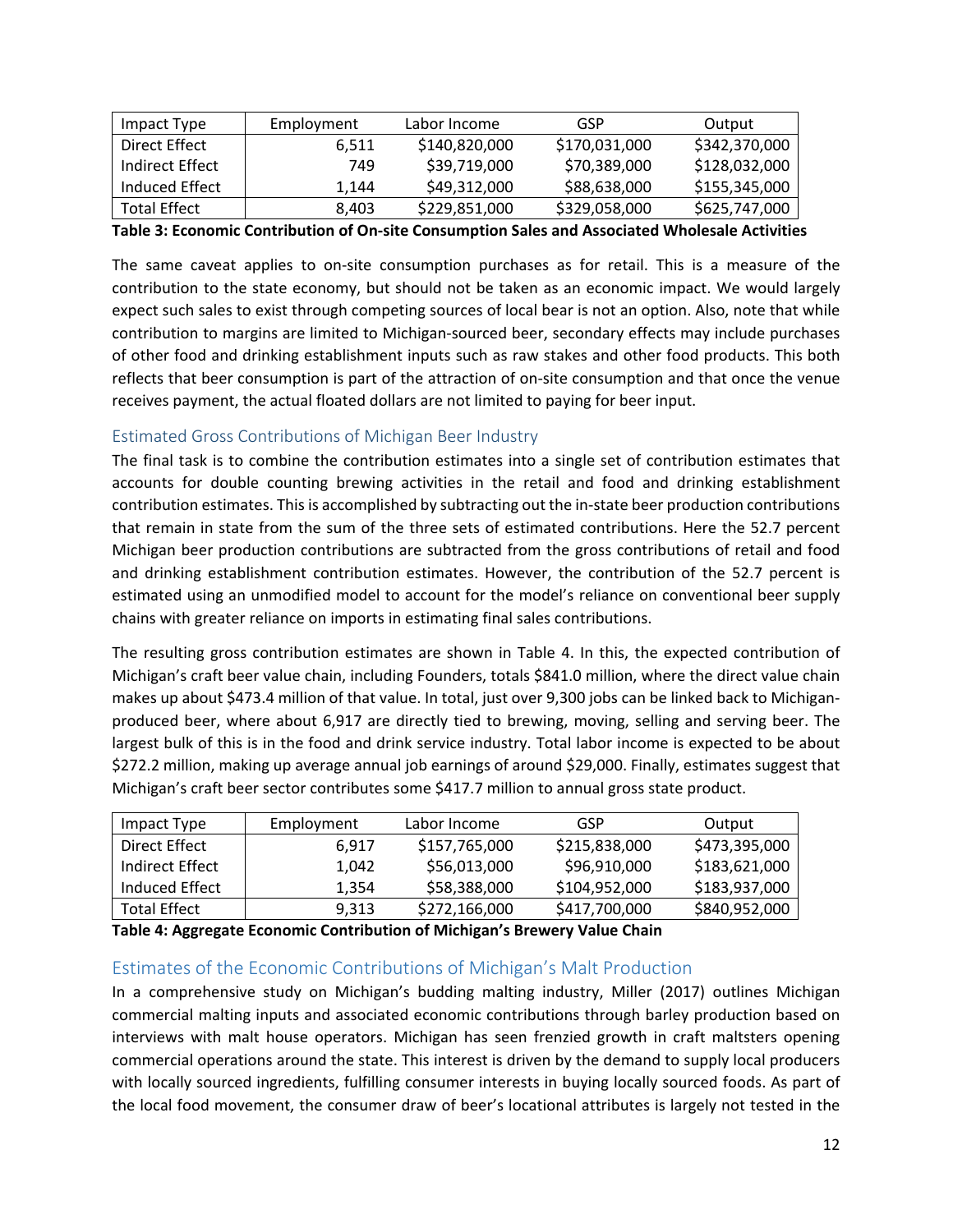market. As such, Michigan's commercial maltsters are targeting non‐price point attributes within the marketing plans that entail craft or artisan attributes, customer service, and unique flavor and aroma attributes. While hops is considered the spice of beer, malt's contribution to product flavor, texture, color and contribution to locational branding remains questionable. If locational attributes of malt can be realized, then craft malt may have long-term viability within a specialty market segment of the Michigan brewing industry that is increasingly finding production outside the state. However, smaller maltsters will have a hard time reaching the level of product consistency afforded by larger commercial malting houses like Cargil, Briess, Rahr and others. Consistency of malt input is a key component of national brands of beer, where consistency is a key quality attribute. Furthermore, as small maltsters do not benefit from the economies of scale of large malting houses and because of issues with batch consistency, craft malt houses may be limited to supplying for special short-run or seasonal brews.

Economic contributions of malting operations arise from economic activities of malt houses including direct expenditures to suppliers of barley and other grains used in the malting process. All grain inputs are assumed to be from local suppliers, as indicated in interviews with commercial maltsters. Additionally, as no Michigan craft maltster indicated targeting sales outside of Michigan, we assume no export market currently exists. This could change if Michigan craft malting gets a sufficient foothold in the craft beer industry. Because malting grain for brewing is largely a new industry in Michigan, an expenditure profile had to be developed in the IMPLAN model to estimate the secondary effects of malting operations. We apply the same profile in Miller (2017) that is applied in the overall industry impacts above for tracing brewers expenditures for malt and for expenditures of malting operations.

Table 7 shows the estimated contributions of malt production, and reproduces that found in Miller (2017). These impacts are derived from 630 acres of barley production, and 3.7 million pounds of malt for brewing. The selling price of barley is set at \$8.50 per bushel, while that for malt is set at 65 cents per pound, giving rise to \$2.4 million in malt sales. The impacts suggest that Michigan malting operations currently generates about 38 Michigan jobs and contributes about \$2.0 million in annual gross state product. In this, it is instructive to note that Michigan brewers largely receive malt from outside the state. Also, because no maltster indicated selling out of state, the estimated contributions in Table 5 are fully accounted for in the industry contribution estimates found in Table 4.

| Effect          | Employment | Labor Income | GSP         | Output      |
|-----------------|------------|--------------|-------------|-------------|
| Direct Effect   | 20         | \$748,953    | \$910,844   | \$2,406,583 |
| Indirect Effect | 11         | \$363,000    | \$558,202   | \$1,857,354 |
| Induced Effect  |            | \$303,527    | \$545,605   | \$955,021   |
| Total Effect    | 38         | \$1,415,479  | \$2,014,651 | \$5,218,958 |

**Table 5: Economic Contribution of Michigan's Malt Suppliers**

#### Estimates of the Economic Contributions of Michigan's Hop Production

Hops production is a relatively new industry in Michigan. It started about 10 years ago with the first plantings of hops and has expanded ever since. Today Michigan hops are sold to nearly all states in the U.S. Hops is said to be the spice of beer in that hops provides the bitterness that offsets the sugars generated in fermentation. It also provides the aroma that is distinct in beer (Miller 2017).

Hops grow on vines and require substantial upfront investment in trellising and harvesting equipment and storage. A recent MSU Extension report estimates that the per-acre fixed costs of installing a hops yard is about \$13,668 (Sirrine et al 2014). This cost assumes a planting density of 1,000 plants per acre and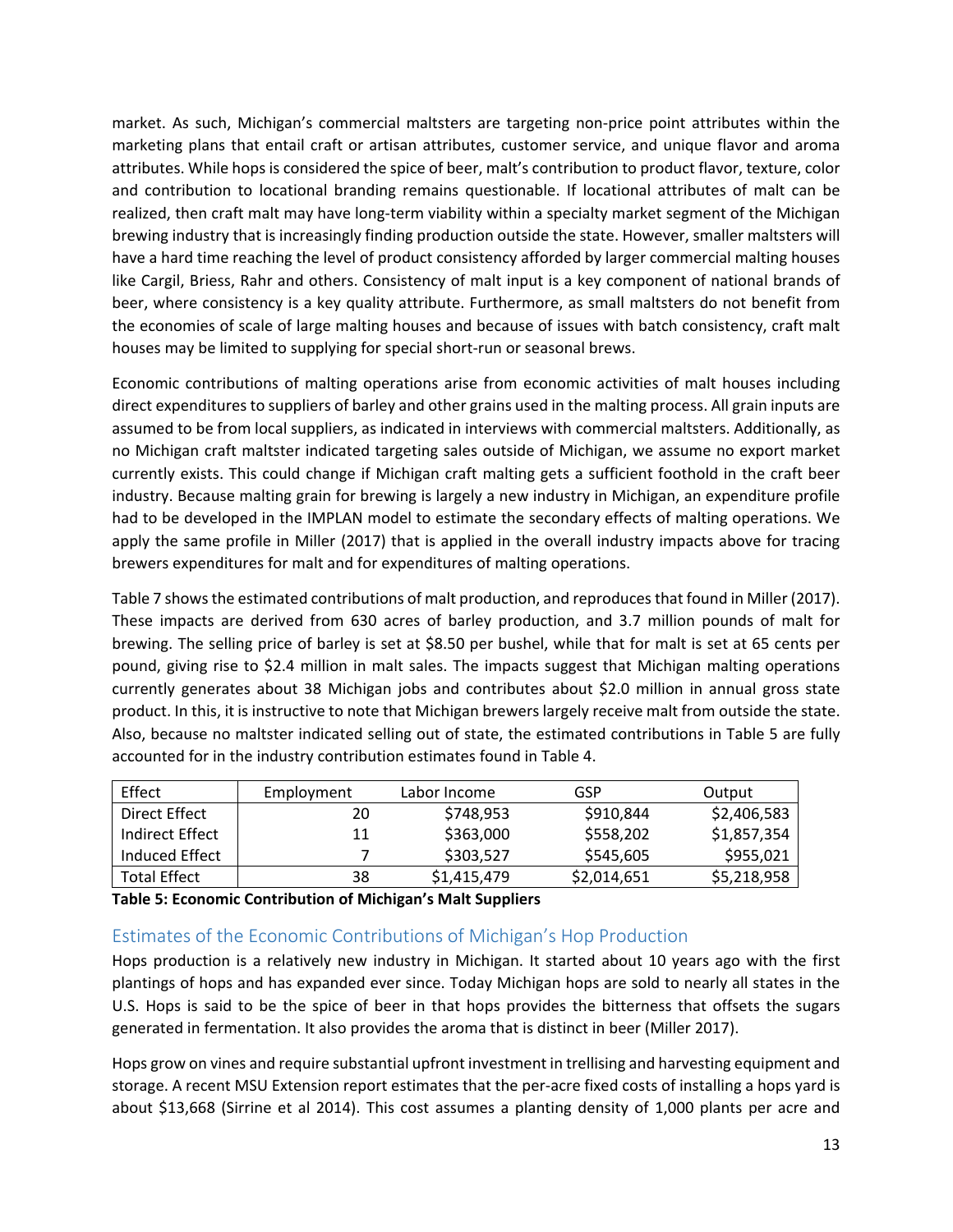average annual yields of 1,500 pounds per acre at maturity (Tennis 2017). Actual costs and yields may differ, but for the purpose of this report, this will be the basis of fixed costs that are spread throughout the expected 20‐year life of the hops yard. Hops growers will often use a third party to dry and store hops, like Black Creek Hops, in Scottville, MI. For the purpose of this report, we assume all planted hop yards are at maturity and that the costs and returns to drying and pelletizing hops are accrued at the farm.

According to Robert Sirrine (Sirrine 2017), Michigan produced malt generally commands about \$10.76 based on self‐reporting volumes sold and total revenues of Michigan produced and sold hops. The Brewers Association estimate that Michigan has 800 acres in hops production (George 2016), though with recent plantings, that number is likely to be closer to 1,000 acres (Sirrine 2016). The produced hops is sold within the state and exceedingly exported to other states – mostly directed at microbreweries (Tennis 2017). To complement the total estimated economic contributions of Michigan-produced beer, this section breaks out that contribution arising from Michigan hops production. Of this, that share of hops production that stays in state has already been captured in the above estimates. However, the value of hops exported outside of the state is not recognized in the above estimates.

Because growing hops is a specialized industry, it is not well represented in the IMPLAN economic modeling software. Hence, we adopt specialty crop sector modifications used in the industry‐wide impacts above and described in Miller (2017), reflecting an MSU Extension study of the expected enterprise budgets of Michigan hops growers (Sirrine et al 2014). In this, we project that total value of hops output is based on average yield of 1,500 lbs. per acre at selling price of \$10.76 per lb. for 850 acres, totaling \$13,719,000 per year.

The resulting contribution estimates are represented in Table 6, where accounting for all secondary effects, Michigan hops production for in‐ and out of state use supports some 283 jobs with annual labor income of \$10.7 million and contributes about \$16.7 million to annual gross state product. As mentioned before, much of this impact is captured in the above estimates. Based on industry statistics, about one‐ third of the hops impacts are associated with export activity and is not captured in the above value chain contribution estimates.

| Impact Type     | Employment | Labor Income | GSP          | Output       |
|-----------------|------------|--------------|--------------|--------------|
| Direct Effect   | 208        | \$7,601,418  | \$11,407,849 | \$13,719,000 |
| Indirect Effect | 21         | \$815,583    | \$1,176,549  | \$2,158,569  |
| Induced Effect  | 53         | \$2,293,011  | \$4,121,520  | \$7,230,426  |
| Total Effect    | 283        | \$10,710,013 | \$16,705,918 | \$23,107,995 |

**Table 6: Economic Contribution of Michigan's Hops Production**

# **Conclusions**

Michigan based breweries are expanding. Every year new breweries are starting up, existing breweries are expanding, and Michigan's larger breweries are increasingly shipping to or operating breweries in other states. Michigan has a long history of being a top beer brewing state but faded from the national landscape with the closure of Stroh's Brewery in Detroit. However, the national landscape is increasingly giving way to a regional perspective. Beer consumers are increasingly interested in breaking out of the old traditional brands formulated to appeal to the masses. Rather consumers are experimenting with flavors and seeking unique attributes. Craft beer and the craft beer industry provide consumers a fresh twist on regional beer and exotic blends long forgotten since prohibition. We expect craft beer to continue to take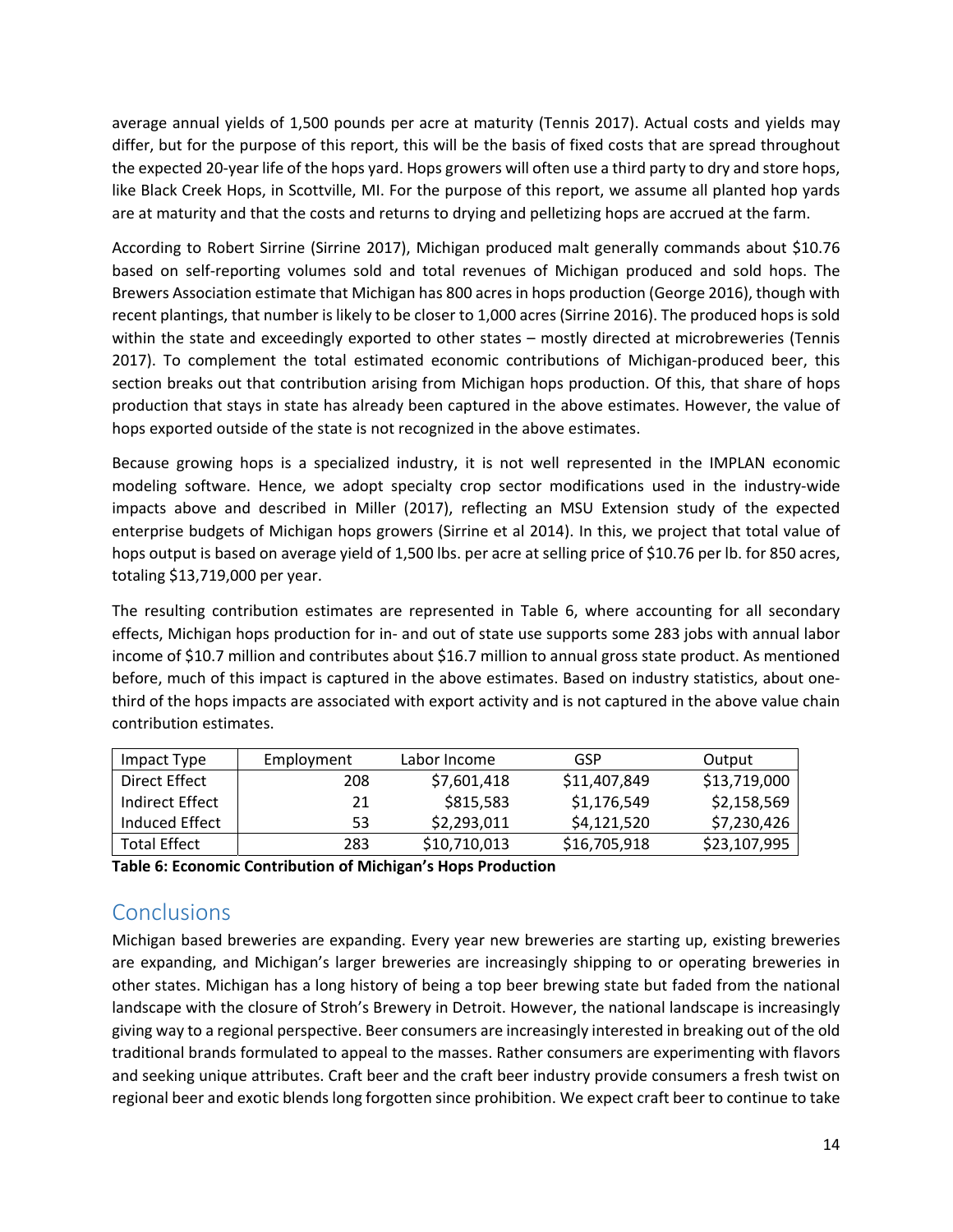market share of a shrinking category of consumer products. However, we caution that craft beer may remain a niche sector. This makes predicting a turning point for the industry difficult. Therefore, while we can expect further growth, we do not know if recent pullbacks on the rate of growth are temporary or a signal that the sector is reaching maturity.

Table 7 combines Table 4 with the export portion of Table 6 recognizing the hops that is produced in Michigan but exported is also a component of the Michigan beersector value chain. In this, hops produced in Michigan but exported to brewers outside of Michigan ceasesto contribute to the Michigan value chain once exported, and is not captured in the value chain estimates at the brewery level to retail. This hops component is a small share of the overall value chain, but is one with potential growth as the hops production sector continues to see cautious but robust growth. In total, we attribute some 9,398 Michigan jobs to the Michigan beer industry, commanding some \$275.4 million in annual labor income and contributing about \$422.7 million to annual gross domestic product.

| Impact Type         | Employment | Labor Income  | GSP           | Output        |
|---------------------|------------|---------------|---------------|---------------|
| Direct Effect       | 6.980      | \$160,046,000 | \$219,261,000 | \$477,511,000 |
| Indirect Effect     | 1.048      | \$56,258,000  | \$97,263,000  | \$184,268,000 |
| Induced Effect      | 1.370      | \$59,076,000  | \$106,188,000 | \$186,106,000 |
| <b>Total Effect</b> | 9.398      | \$275,379,000 | \$422,712,000 | \$847,885,000 |

**Table 7: Aggregate Economic Contribution of Michigan's Beer Value Chain**

The findings of this study highlight the ubiquitous nature of Michigan's brewing industry from that which is produced for consumption in the state and that which is produced for export to other markets. While largely comprised of small producers, in the aggregate, it comprises a measurably large component of the Michigan economy. Interest in consuming locally-sourced beer and craft beers is increasing and we believe the industry continuesto grow relative to the 2016 numbers used in this estimate. There are a surprisingly large number of jobs that can be tied to Michigan‐sourced beer, but most of these jobs are tied to the food and drink service sector industries.